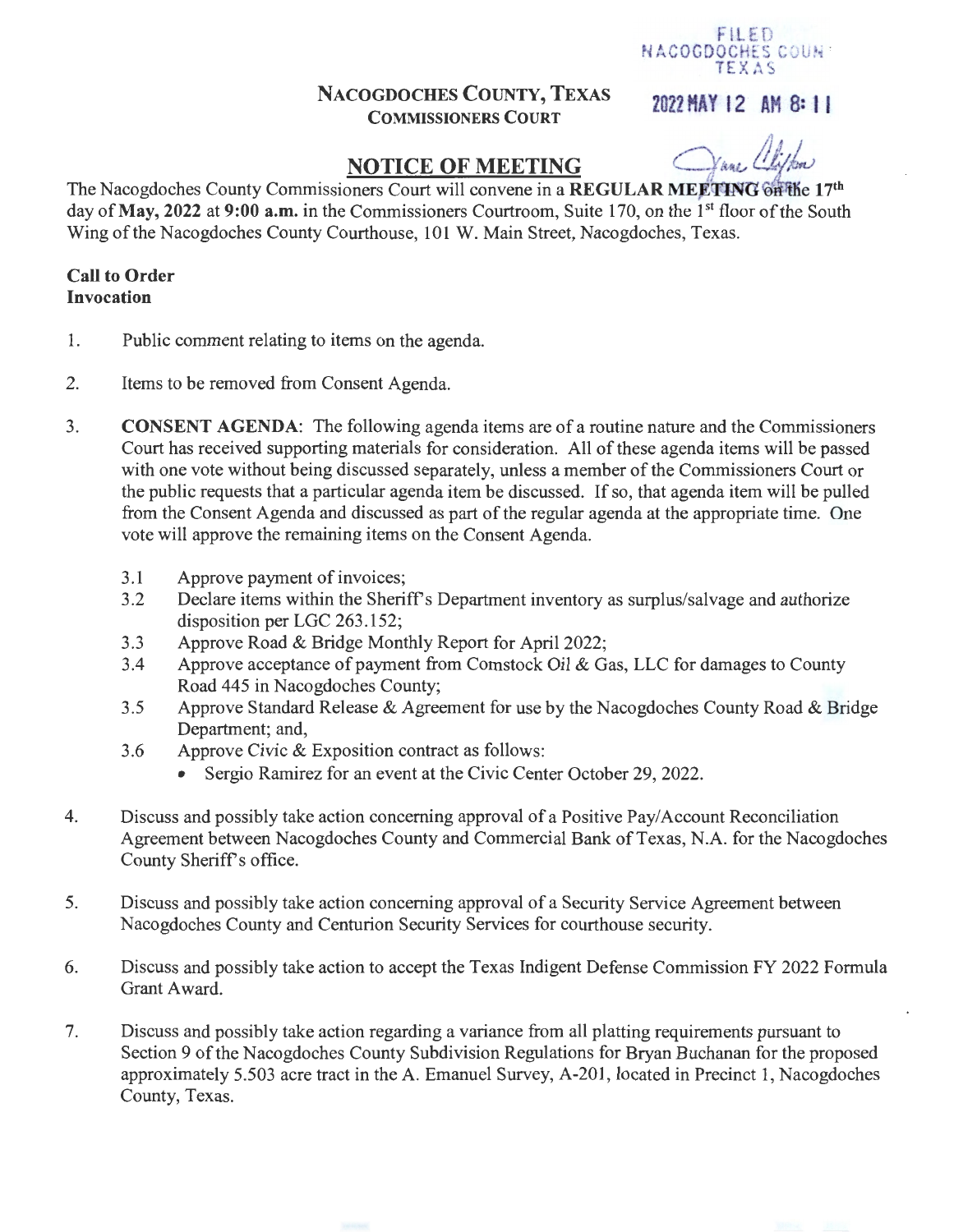8. Discuss and possibly take action regarding a variance from filing a preliminary plat and approval of a final plat for North Redland Estates Subdivision, located in Precinct 1, Nacogdoches County, Texas.



Adjourn Dated this  $\ell$ <sup>L</sup> day of May, 2022 ter Greg Sowell, County Judge

 $\mathbb{R}$ 

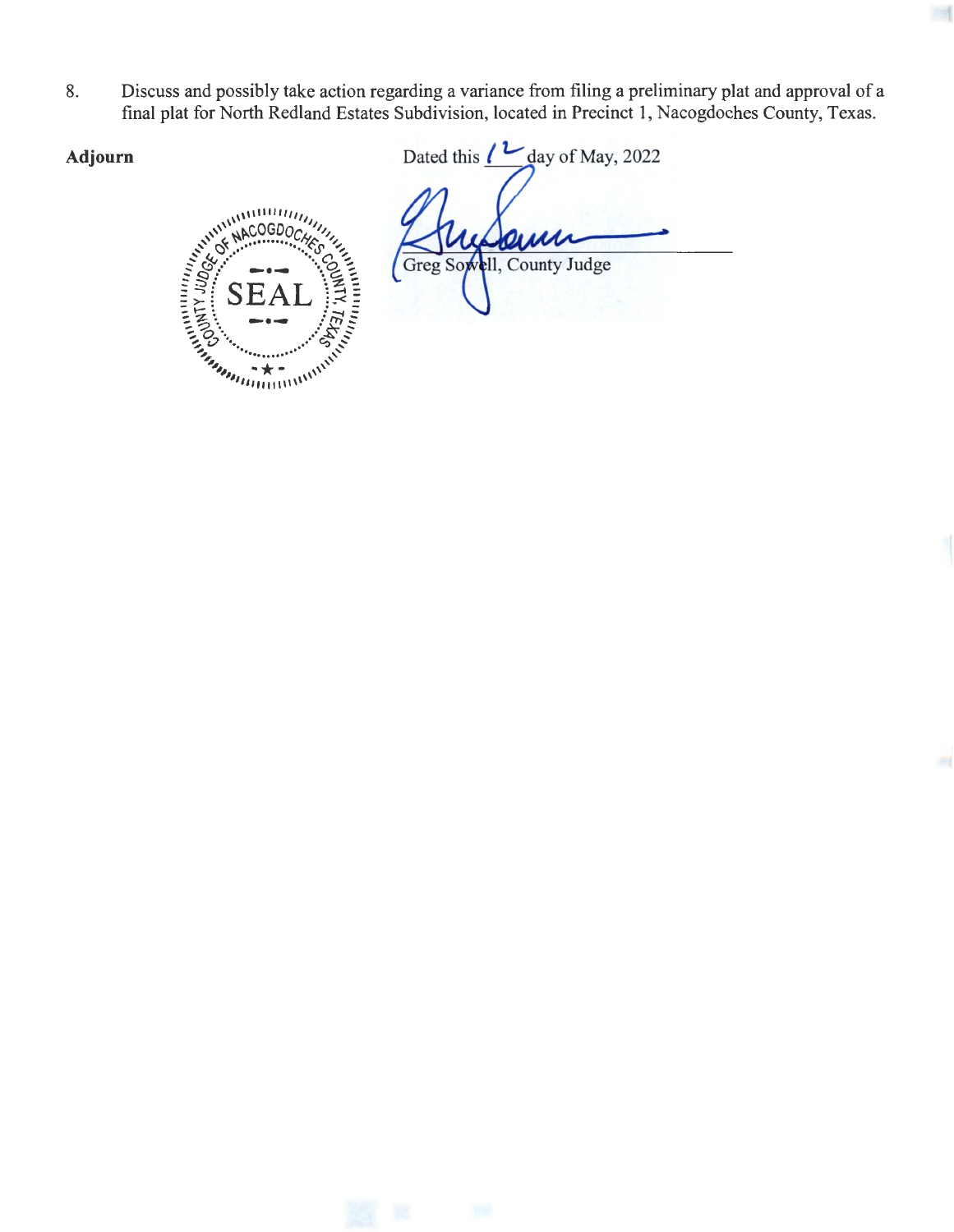### **MAY 17,2022**

The Nacogdoches County Commissioners Court met in a **REGULAR MEETING** on the **17th** day of May, 2022 at 9:00 a.m. in the Commissioners Courtroom, Suite 170, on the 1<sup>st</sup> floor of the South Wing of the Nacogdoches County Courthouse, 101 W. Main Street, Nacogdoches, Texas.

MEMBERS PRESENT: Greg Sowell, County Judge Jerry Don Williamson, Commissioner Pet. 1 Sandy McCorvey, Commissioner Pet. 2 Robin Dawley, Commissioner Pet. 3 Mark Harkness, Commissioner Pet. 4

MEMBERS ABSENT: None

\*\*\*\*\*\*\*\*\*\*\*\*\*\*\*\*\*\*\*\*\*\*\*\*\*\*\*\*\*\*\*\*\*\*\*\*\*\*\*\*\*\*\*\*\*\*\*\*\*\*\*\*\*\*\*\*\*\*\*\*\*\*\*\*\*\*\*\*\*

Meeting was called to order by Judge Greg Sowell at 9:00 a.m. and the following actions were taken:

Invocation was led by Commissioner Sandy McCorvey.

- 1. Public comment relating to items on the agenda. There were none.
- 2. Items to be removed from Consent Agenda. At the request of County Judge Greg Sowell, Agenda Item 3.5 was removed from the consent agenda and discussed as a separate item on the regular agenda.
- 3. **CONSENT AGENDA:** The following agenda items are of a routine nature and the Commissioners Court has received supporting materials for consideration. All of these agenda items will be passed with one vote without being discussed separately, unless a member of the Commissioners Court or the public requests that a particular agenda item be discussed. If so, that agenda item will be pulled from the Consent Agenda and discussed as part of the regular agenda at the appropriate time. One vote will approve the remaining items on the Consent Agenda.
	- $\frac{3.1}{3.2}$  Approve payment of invoices;<br> $\frac{3.1}{2.2}$  Declare items within the Sheri:
	- Declare items within the Sheriff's Department inventory as surplus/salvage and authorize disposition per LGC 263 .152;

A copy of the list of items is attached.

- 3.3 Approve Road & Bridge Monthly Report for April 2022; A copy of the report is attached.
- 3.4 Approve acceptance of payment from Comstock Oil & Gas, LLC for damages to County Road 445 in Nacogdoches County;

A copy of the payment is attached.

and,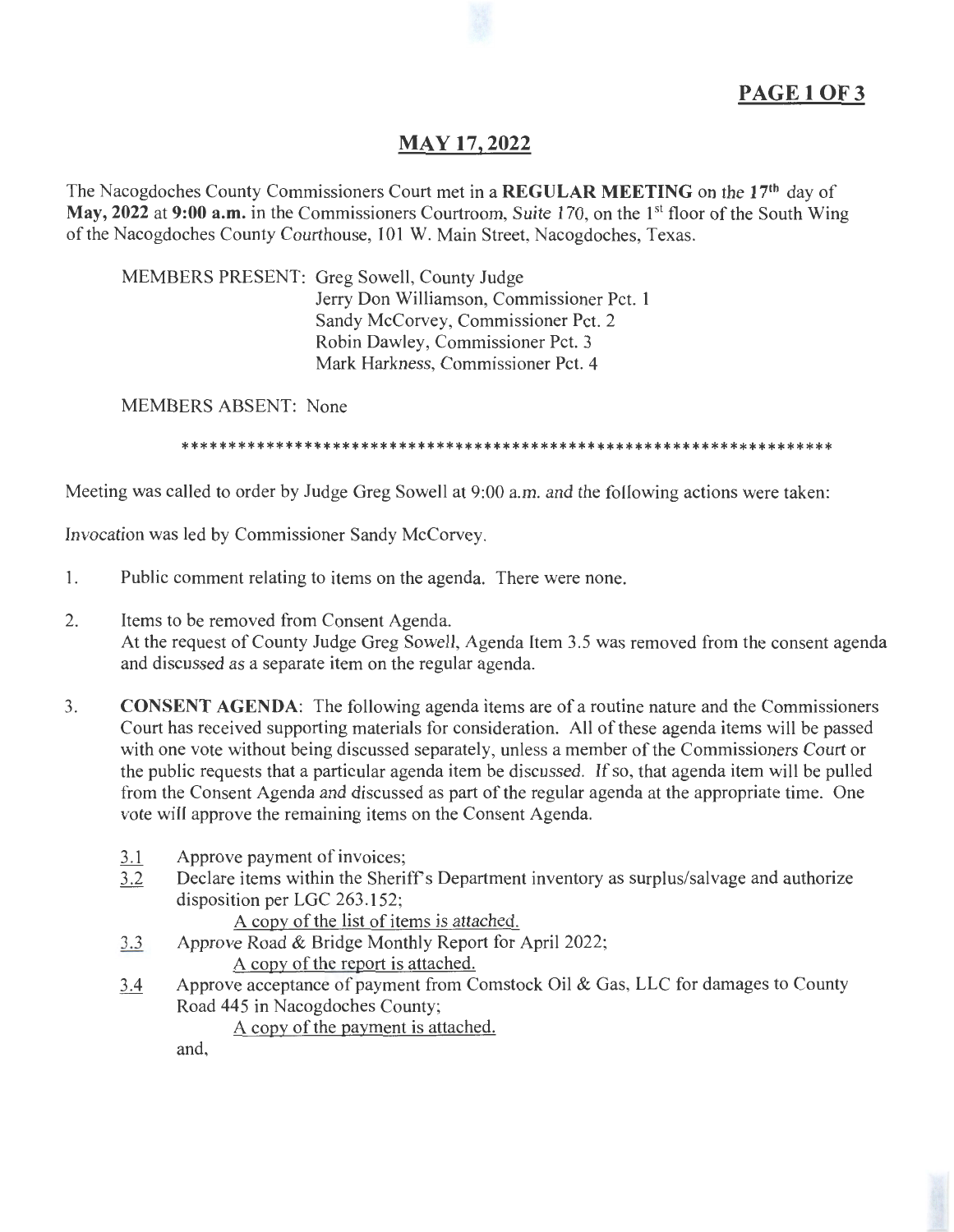# **PAGE20F3**

- 3.6 Approve Civic & Exposition contract as follows:
	- Sergio Ramirez for an event at the Civic Center October 29, 2022. A copy of the contract is attached.

Motion was made by Commissioner Sandy McCorvey and seconded by Commissioner Robin Dawley to approve the consent agenda with the exclusion of Item  $#3.5$ . Motion carried unanimously.

- 3.5 Approve Standard Release & Agreement for use by the Nacogdoches County Road & Bridge Department. Motion was made by County Judge Greg Sowell and seconded by Commissioner Mark Harkness to pass on Agenda Item #3.5. Motion carried unanimously.
- 1\_. Discuss and possibly take action concerning approval of a Positive Pay/ Account Reconciliation Agreement between Nacogdoches County and Commercial Bank of Texas, N.A. for the Nacogdoches County Sheriff's office. County Judge Greg Sowell presented information to the Court. Motion was made by Commissioner Mark Harkness and seconded by Commissioner Robin Dawley to approve a Positive Pay/Account Reconciliation Agreement between Nacogdoches County and Commercial Bank of Texas, N.A. for the Nacogdoches County Sheriff's office. Motion carried unanimously. A copy of the agreement is attached.
- 5. Discuss and possibly take action concerning approval of a Security Service Agreement between Nacogdoches County and Centurion Security Services for courthouse security. County Judge Greg Sowell addressed the Court. Motion was made by Commissioner Robin Dawley and seconded by Commissioner Sandy McCorvey to approve a Security Service Agreement between Nacogdoches County and Centurion Security Services for courthouse security. Motion carried unanimously. A copy of the agreement is attached.
- \_Q. Discuss and possibly take action to accept the Texas Indigent Defense Commission FY 2022 Formula Grant Award. Nacogdoches County Auditor, Jessica Corley, provided information to the Court. Motion was made by Commissioner Robin Dawley and seconded by Commissioner Mark Harkness to approve the acceptance of the Texas Indigent Defense Commission FY 2022 Formula Grant Award. Motion carried unanimously. A copy of the grant award is attached.
- 7. Discuss and possibly take action regarding a variance from all platting requirements pursuant to Section 9 of the Nacogdoches County Subdivision Regulations for Bryan Buchanan for the proposed approximately 5.503 acre tract in the A. Emanuel Survey, A-201, located in Precinct 1, Nacogdoches County, Texas. Commissioner Jerry Don Williamson presented the request to the Court. Motion was made by Commissioner Jerry Don Williamson and seconded by Commissioner Mark Harkness to approve a variance from all platting requirements pursuant to Section 9 of the Nacogdoches County Subdivision Regulations for Bryan Buchanan for the proposed approximately 5.503 acre tract in the A. Emanuel Survey, A-201 , located in Precinct 1, Nacogdoches County, Texas. Motion carried unanimously. A copy of the variance is attached.